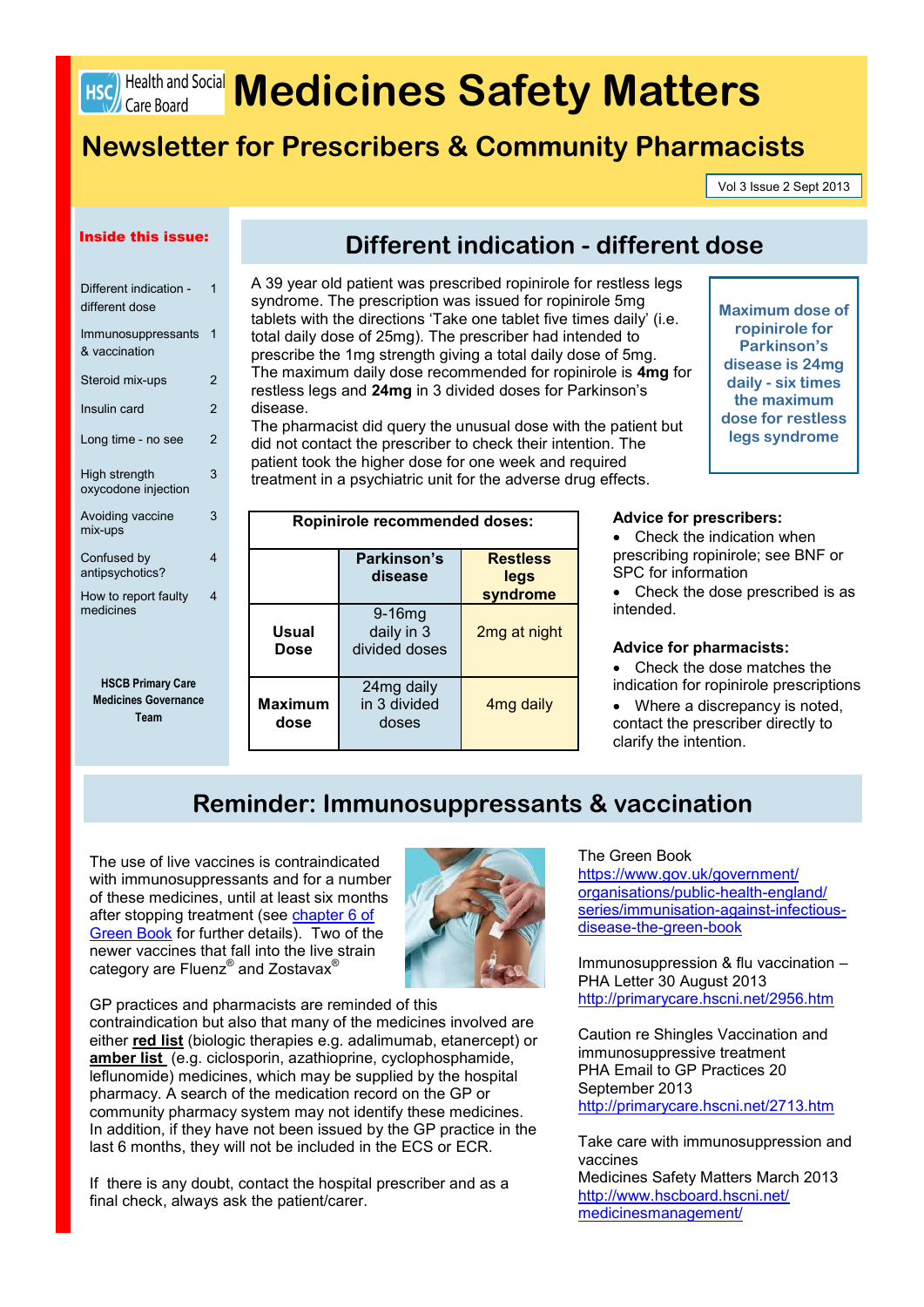# **Steroid mix-ups**

There have been incidents reported by Trust dermatologists where patients have been prescribed or dispensed the incorrect steroid preparation due to a mix up between the names of **clobetasone butyrate** and **clobetasol propionate**.

As the two steroids have different potencies, mix-ups could result in a reduced treatment effect or increased side effects.

| Generic<br>name          | <b>Brand Name</b>      | <b>Potency</b>       |
|--------------------------|------------------------|----------------------|
| Clobetasone<br>butyrate  | Eumovate <sup>®</sup>  | Moderately<br>potent |
| Clobetasol<br>propionate | Dermovate <sup>®</sup> | Very<br>potent       |

## **Factors contributing to mix-ups:**

- Similar generic names
- Similar brand names
- Similar packaging, same manufacturer
- Positioned closely together on shelf



# **Insulin card introduced as 'Passport'**

By now, many patients using insulin will have been given their insulin card which has been introduced in Northern Ireland as our regional arrangement for the NPSA 'Insulin Passport'. The insulin cards, produced by the various insulin manufacturers, are usually issued to patients by the diabetic team. Healthcare staff should refer to the insulin card at the point of prescribing, dispensing and administering insulin to ensure the correct product has been selected.



# **Long time - No see**



60% of dispensing errors reported to the HSCB are selection errors, a number of which have included medicines that are less commonly used.

In one example, a patient received bumetanide 5mg tablets when the prescribed medicine was buspirone 5mg. The patient took the incorrect medicine for over 3 weeks before the error was noticed and required hospital admission due to severe dehydration and interaction with concurrent medicines.

This incident highlights the importance of vigilance if you are asked to prescribe or dispense medicines that are less commonly used.

## **Examples from local incidents**

IV heparin injections

Bendroflumethiazide 5mg

Bumetanide 5mg

Atenolol 100mg

Slow Na®

Sulfadiazine 500mg

Methotrexate 10mg

## **Advice for prescribers and pharmacists:**

 Confirm the validity of any prescription or recommendation for medicines that are less commonly used.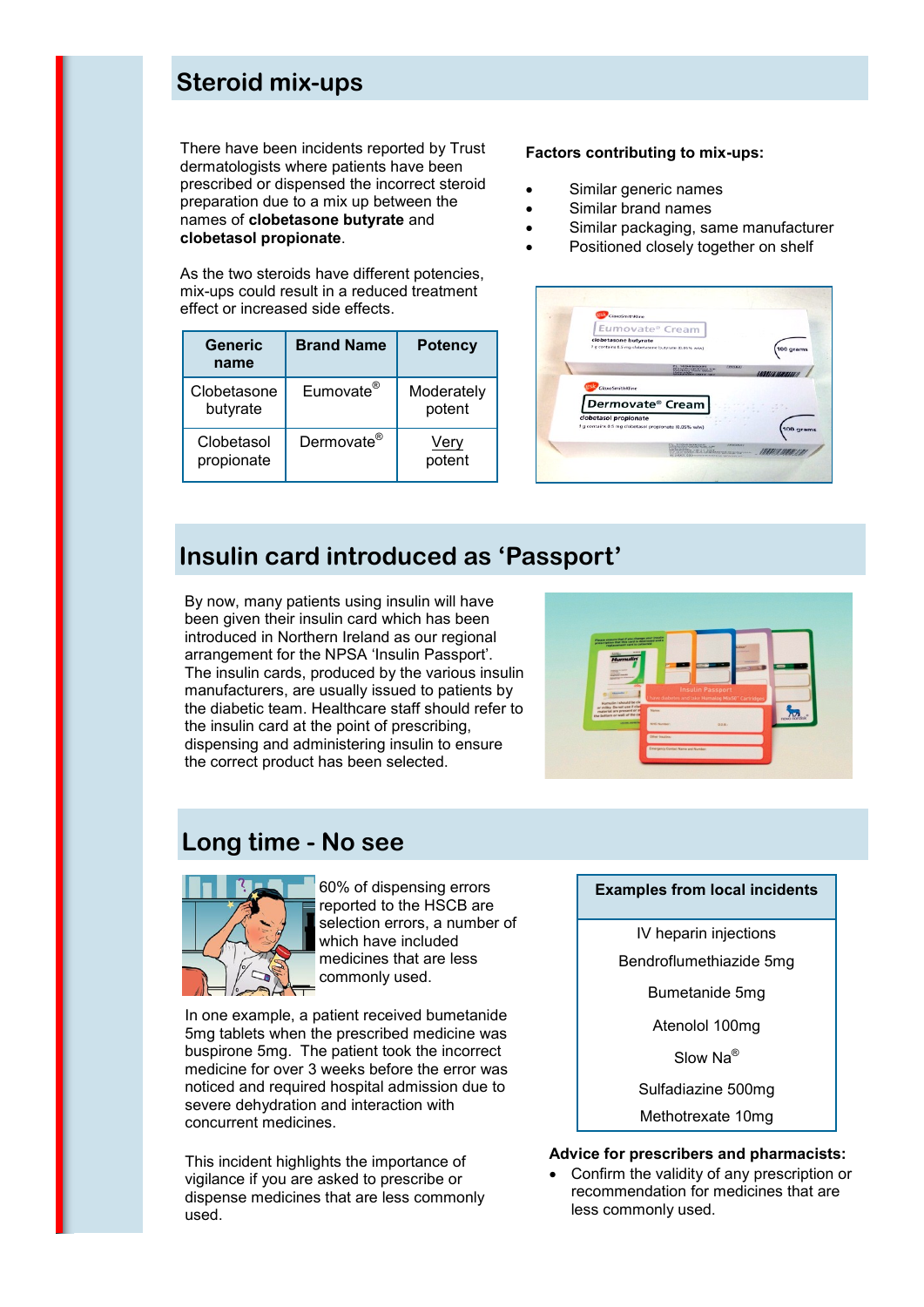# **Did you know? When to use high strength oxycodone injection**

A medication incident has been reported which highlights the possible risk of confusion between different strengths of oxycodone ampoules.

Both strengths can be used for subcutaneous injections and in syringe drivers, however, the more concentrated preparation (50mg/1ml) is used less frequently and only in the following circumstances:

## **Syringe Driver:**

- When higher doses of oxycodone are needed
- When use of the weaker strength would result in an infusion volume which is too large for the syringe or driver in use.

## **Breakthrough Pain:**

 Where using the weaker strength would result in a volume too large to be administered by subcutaneous injection

For further information on the use of oxycodone in palliative GAIN guideline: Management of Pain at the End of Life in Adult Patients. [www.gain](http://www.gain-ni.org)-ni.org

# **Avoiding vaccine mix-ups**

This year sees three new vaccination programmes introduced to Northern Ireland, protecting against flu, shingles and rotavirus, as well as an update to the current meningitis C vaccine schedule.

Two new vaccines will appear in many practice fridges for the first time; Rotarix® for rotavirus and Zostavax® for shingles.

To coincide with the changes, the [Public Health Agency](http://www.publichealth.hscni.net/publications/immunisation-poster-professionals-july-2013)  [has produced a poster](http://www.publichealth.hscni.net/publications/immunisation-poster-professionals-july-2013) outlining the new routine childhood immunisation schedule, highlighting the range of vaccines now available and using colour coding to distinguish between them.

| immunise                           |                               | <b>Diseases</b><br>protected against                                                        |            | Vaccine<br>aiven                                                 | <b>Immunisation</b><br>site** |
|------------------------------------|-------------------------------|---------------------------------------------------------------------------------------------|------------|------------------------------------------------------------------|-------------------------------|
| Two months old                     |                               | Diphtheria, tetanus, pertussis, polio and<br>Haemcohilus influenzae type b (Hib)            |            | <b>DTARSPV/Hb</b><br>(Pediacel)                                  | Thigh                         |
|                                    |                               | Presimococcal disease                                                                       |            | PCV (Prevenar 13)                                                | Thigh                         |
|                                    | Robevinus                     |                                                                                             |            | Rotavinus (Rotaria)                                              | By mouth                      |
| Three months old                   | and Hib                       | Diphtheria, tetanus, pertussis, polio                                                       |            | <b>DTaRfFV/Hb</b><br>(Pediacel)                                  | Thigh                         |
|                                    |                               | Meninggococcal group C disease (MenC)                                                       |            | MenC (Meniugate or NeisVac-C) Thigh                              |                               |
|                                    | Rotavinus                     |                                                                                             |            | Rotavirus (Rotarix)                                              | By mouth                      |
| Four months old                    | polio and Hib                 | Diphtheria, tetanus, pertussis,                                                             |            | <b>DTaP/FPV/Hib</b><br>(Pediacel)                                | Thigh                         |
|                                    |                               | Pneumococcal disease                                                                        |            | PCV (Prevenar 13)                                                | Thigh                         |
| Just after the first<br>birthday   | Meades mumos                  | and rubella (German measles)                                                                |            | MMR<br>(Priorix or MMR VaxPRO)                                   | Upper ann/thigh               |
|                                    |                               | Pneumococcal disease                                                                        |            | PCV (Prevenar 13)                                                | Upper ann/thigh               |
|                                    | Hib and MenC                  |                                                                                             |            | Hib/MenC (Menitorix)                                             | Upper ann/thigh               |
| Three years and four<br>months old | and polic                     | Diphtheria, tetanus, pertussis                                                              |            | dTaP/IPV (Repevax) or DTaP/IPV<br>(Infancia-IPV)                 | Upper ann                     |
|                                    | Measles, mumos<br>and nihelia |                                                                                             |            | MMR (Princip or MMR VayPRO)<br>(check first dose has been given) | Upper arm                     |
| Girls aged 12 to 13<br>years old   |                               | Cervical cancer caused by human<br>papillomavirus types 16 and 18                           |            | Gardaul                                                          | Upper arm                     |
| Fourteen to 18 years<br>old        |                               | Tetanus, diphtheria and polio                                                               |            | Td/IPV (Revavis), and check<br>MMR status                        | Upper ann                     |
|                                    | MeriC                         |                                                                                             |            | MenC (Meniugate or NeisVac-C)   Upper Ann                        |                               |
|                                    |                               | limb should be given 2.5cm apart. For more details see Chapters 4 and 11 in the Green Book. |            |                                                                  |                               |
| At birth, 1 month old, 2 months    |                               | Non-routine immunisations for at-risk babies<br>Hepatitis B                                 | Hep 8      |                                                                  | Thigh                         |
| old and 12 months old<br>Az birth  |                               | Tuberculosis                                                                                | <b>BCG</b> |                                                                  | Upper arm lintradermall       |
| <b>Pediacel</b><br>Priorix*        | Prevenar                      | <b>Bottella</b><br>٠<br><b>Rotarix</b><br><b>MMR VaxPRO*</b><br>Repevax*                    |            | Meniugate*<br>Infanrix-IPV*<br>Gardasil                          | <b>Menitorix</b><br>Revaxis   |

## **Oxycodone Injection**

**10 mg/ml (1ml and 2ml amps)** 

**50 mg/ml (1ml amp)**

**Advice for prescribers, pharmacists & nurses:**

- Take care when the higher strength of oxycodone (50mg/1ml) is used, especially where lower dose ampoules are also in use for the same patient
- Calculations should be checked carefully to confirm the correct volume for the dose prescribed
- Take care when using generic versions of oxycodone injection which may look different to the brand preparations.

Displaying the poster prominently, along with a fridge tidy-up, will help to reduce the risk of the wrong vaccine being selected, particularly when vaccines have similar names or packaging.

Practices and pharmacies are encouraged to look at their refrigerators and how they are organised:

- Clear out clutter and check expiry dates
- Allocate a place for each vaccine, using printed shelf labels if possible
- Set a stock level for each vaccine; a maximum of two week's supply should be plenty if the practice gets a delivery once a week
- For the seasonal flu and shingles vaccines, practices should order sufficient supplies to meet **weekly** needs, storage space permitting
- Separate similar names e.g. Prevenar® and Priorix;<sup>®</sup> Repevax® and Revaxis<sup>®</sup>
- Allowing space for air to circulate is important for temperature regulation and also makes it less likely that the wrong vaccine will be picked
- Once you have the fridge in good order put a photograph of your hard work on display to encourage others to keep it that way!